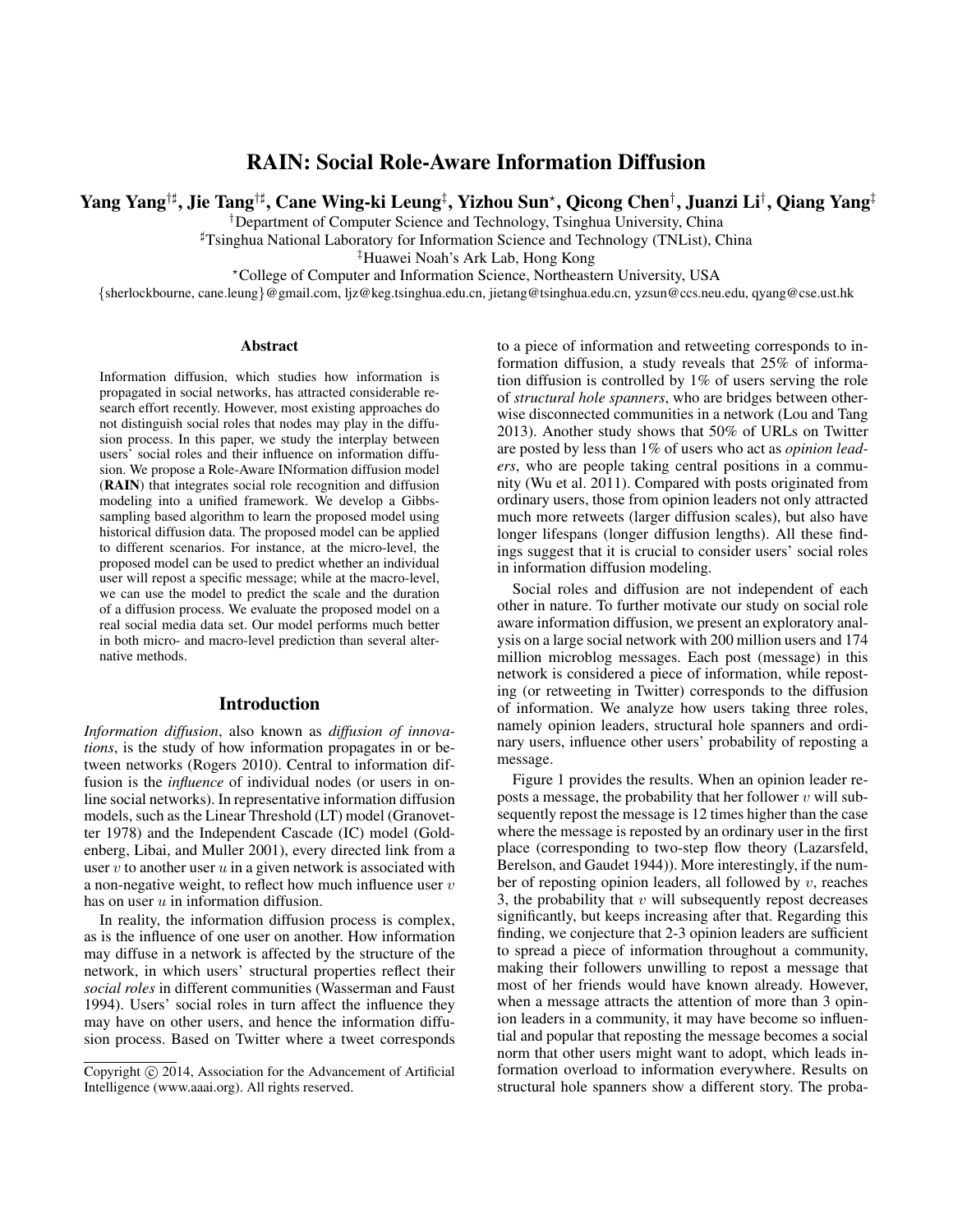

Figure 1: Diffusion influence analysis. We study how users with different roles affect other users' probability of reposting a certain message. In the figure, y-axis denotes the probability that a user  $v$  will repost a certain message. X-axis denotes the number of  $v$ 's followees who reposted the message before  $v$  did.

bility for  $v$  to repost a post keeps increasing with the number of her reposting followees who are structural hole spanners. As structural hole spanners are those who bridge different otherwise disconnected communities, they tend to bring information that a certain community is rarely exposed to, thus may be able to interest  $v$  more easily (Burt 2001). This result also suggests that most users tires to bridge information flow between different groups. To summarize, the probability that a user will repost a message depends strongly on the roles of her followees who reposted the message. It is therefore crucial to capture users' social roles when modeling the information diffusion process.

Intuitively, a user may play multiple roles with respect to different communities or social circles, thus exhibiting different influential strengths in different diffusion processes. For instance, one may act as an opinion leader when speaking on her area of expertise, and a structural hole spanner when forwarding a piece of news from her colleagues to her family members. How to effectively uncover the social roles users play in information diffusion processes remains an open problem. In this paper, we approach this problem through a *role-aware information diffusion model*. There are two intuitions behind our model. Firstly, a user may play multiple social roles in a network as noted. We therefore propose to learn a probability distribution over social roles for each user, allowing a user to play different roles in different diffusion processes. Secondly, as social roles and diffusion process are interrelated, we can exploit the observed diffusion in a network to help infer the unobserved roles of users and the influence of each role. As such, our model takes as input a social network and its information diffusion traces. It then jointly learns the social role distributions of users and the influence of each role by utilizing both users' structural properties and their behaviors as observed in the diffusion traces. We summarize our technical contributions as follows:

- We propose the problem of role-aware information diffusion modeling in online social networks.
- We formulate a generative model and devise a Gibbs sampler that integrates social roles learning and diffusion modeling into a unified probabilistic framework.



Figure 2: Illustration of RAIN. Notice that  $r_2$  is the social role that  $v_2$  plays when she tries to activate  $v_1$ ; an r with no subscript indicates the role sampled for generating a user's social attributes.

• Employing a large real-world network as experimental data, we conduct extensive experiments to validate the proposed model over several baselines.

# Social Role-Aware Diffusion Model

#### Formulation

Let  $G = (V, E, X)$  be a social network, where V is a set of users,  $E \subseteq V \times V$  is a set of links between users,  $e_{vu} \in E$ , denotes a directed (follow) link from user v to u  $(v, u \in V)$ , and X is a  $|V| \times K$  social attribute matrix, with each row  $\mathbf{x}_v = \{x_1, \ldots, x_K | x_i \in \mathbb{R} \}$  representing K *social attributes* of the user  $v$ . The  $K$  social attributes to use can be defined based on application-specific needs. Examples include PageRank score (Page et al. 1999), network constraint score (Burt 2009; Lou and Tang 2013), node degree, etc. For each node  $v \in V$ , we use  $B(v) = \{u | u \in V, e_{vu} \in E\}$  to denote the set of followees of  $v$ .

Different pieces of messages will be propagated over G. When a user  $v$  posts or reposts a specific message  $i$  at time  $t$ , we say that the user  $v$  is activated with respect to  $i$  at  $t$  (and will stay active after  $t$ ).

To model the intuition that a user may take different social roles in different diffusion processes, we associate each user with a *social role distribution*:

*Definition 1.* Social Role Distribution. The social role distribution of user  $v \in V$  is denoted by  $\theta_v$ , which is a R-dimensional vector and satisfies  $\sum_{r} \theta_{vr} = 1$ .  $\theta_{vr}$  is the probability that  $v$  plays role  $r$  when diffusing a message.

# Model Description

We propose a social Role-Aware INformation diffusion model (RAIN) for learning users' social roles and modeling information diffusion simultaneously. Figure 2 illustrates our model. RAIN determines social role distribution of each user according to both her structural attributes and her behavior in diffusion process. Inspired by the work in (Lou and Tang 2013), we consider three social roles in this paper, namely *opinion leaders*, *structural hole spanners*, and *ordinary users*. Existing work detects social roles of users only based on their social attributes. For example, Burt (Burt 2009) treats users with small network constraint scores as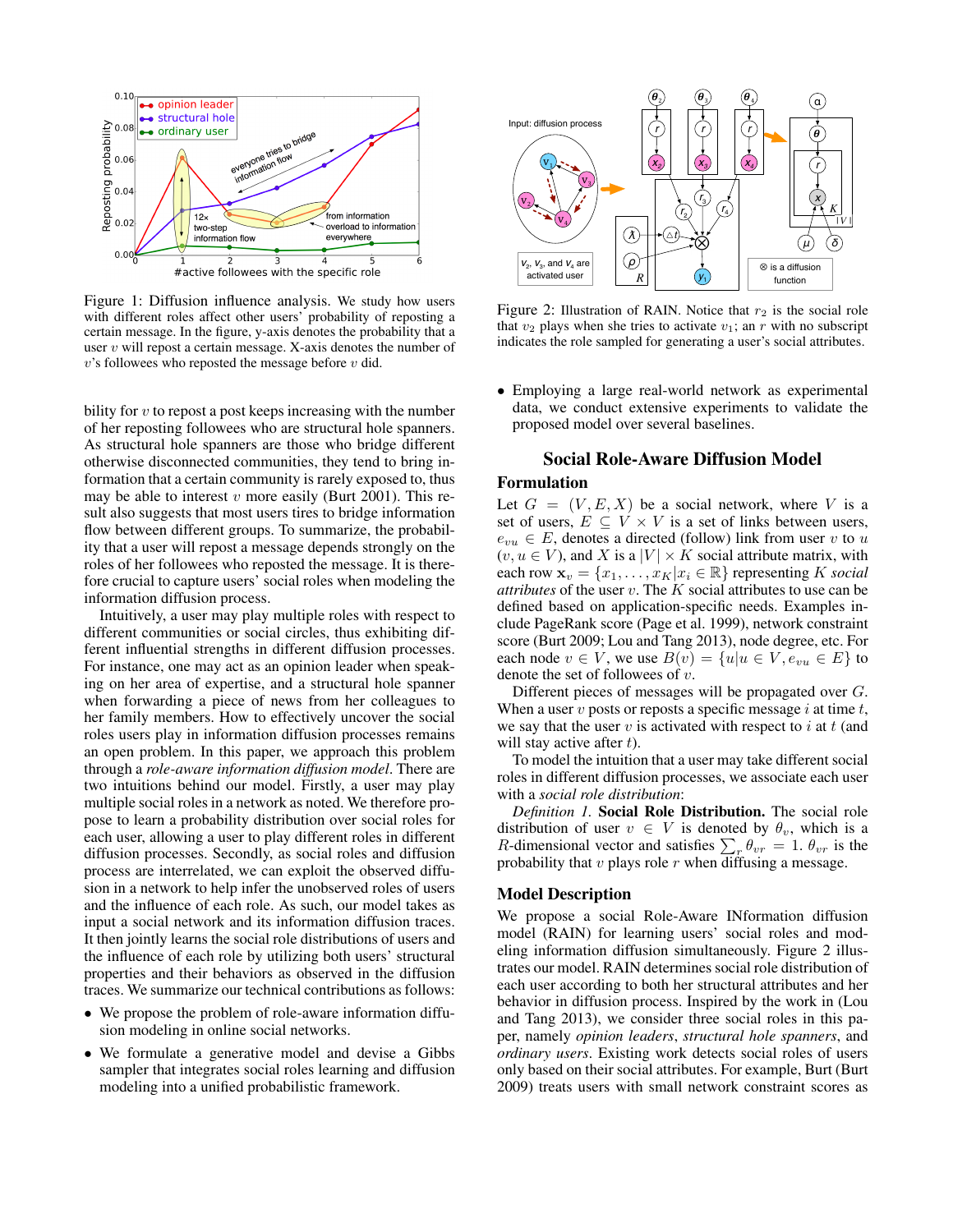| Table 1: Notations in the proposed model. |                                                             |  |  |  |
|-------------------------------------------|-------------------------------------------------------------|--|--|--|
| <b>SYMBOL</b>                             | <b>DESCRIPTION</b>                                          |  |  |  |
| R                                         | number of latent roles                                      |  |  |  |
| К                                         | total number of social attributes of users                  |  |  |  |
| $\overline{T}$                            | the largest timestamp in the given diffusion trees          |  |  |  |
| $\Delta t$                                | diffusion time delay                                        |  |  |  |
| $t_{iu}$                                  | the time when $u$ becomes active to diffuse $i$             |  |  |  |
| $y_{itu}$                                 | a binary variable denoting whether user $u$ is acti-        |  |  |  |
|                                           | vated for message $i$ at time $t$                           |  |  |  |
| $r_u$                                     | a latent variable denoting the social role of user $u$      |  |  |  |
| $z_{iuv}^t$                               | a latent variable indicating whether user $u$ success-      |  |  |  |
|                                           | fully activates user $v$ to diffuse $i$ at time $t$         |  |  |  |
| $\theta_{v}$                              | social role distribution of user $v$                        |  |  |  |
| $\rho_r$                                  | Bernoulli distribution over $z_{iuv}$ associated with r     |  |  |  |
| $\lambda_r$                               | geometric distribution over $\triangle t$ associated with r |  |  |  |
| $\mu_{rk}, \overline{\delta_{rk}}$        | mean and precision of the Gaussian distribution             |  |  |  |
|                                           | used to sample the $k$ -th attribute of users with $r$      |  |  |  |

 $T<sub>1</sub>$  1:  $T<sub>2</sub>$  1:  $T<sub>3</sub>$  1:

structural hole spanners, while users with high pagerank scores are often considered opinion leaders (Page et al. 1999). However, using these methods alone to identify the roles of users fall short in detecting the different roles that a certain user may take in different diffusion processes. In RAIN, the social role distribution of each user is determined not only by her social attributes but also by her information diffusion behaviors. Overall, our generative model contains two parts: users' social attributes generation and information diffusion process generation.

Generative process. We first introduce the diffusion process generation. Inspired by our exploratory analysis, which reveals that the social role of a user affects her influential strength and diffusion delay, we introduce per-role parameters  $\rho_r$  and  $\lambda_r$  as the probability that users playing role r will activate another user successfully and will cause a 1timestamp diffusion delay respectively. We then use a diffusion function (e.g., a threshold function or a cascade function) parametrized by  $\rho_r$  and  $\lambda_r$  to determine whether a user will become active. In this paper, to make things concrete, we focus on the Independent Cascade model.

More specifically, we first generate the influential strength and diffusion delay with respect to each social role r:  $\rho_r \sim$ Beta( $\beta$ ),  $\lambda_r \sim$  Beta( $\gamma$ ). Consider message *i* which is first posted by user  $u$  at time  $t$ ,  $u$  will have a chance to activate each inactive follower  $v$ : first, we sample the role  $r$ , which user u is playing when she tries to activate v:  $r \sim Mult(\theta_u)$ . Next, we generate a diffusion delay  $\Delta t$  according to the geometric distribution  $P(\Delta t | \lambda_r)$ . At time  $t' = t + \Delta t + 1$ , we toss a coin:  $z_{iuv}^{t'} \sim \text{Bernoulli}(\rho_r)$ , to determine whether u will succeed in activating  $v$ . At anytime, user  $v$  will become active if at least one of her followees activate her successfully. Notice that multiple activation attempts are sequenced in an arbitrary order. After  $v$  becomes active, she will then execute the diffusion process we just described to try to activate her inactive followers. The process terminates when no more activation is possible.

For the social attribute generation process, we assume that each attribute of a user  $v$  is sampled according to a Gaussian distribution. Users with the same social roles have similar social attributes and share the same Gaussian distribution. Thus, we first generate each user  $v$ 's social role distribution:  $\theta_v \sim \text{Dir}(\alpha)$ . Then, for each role r, we generate K Gaussian parameters:  $(\mu_{rk}, \delta_{rk}) \sim NG(\tau)$ , for  $k = 1, ..., K$ . Next, for the  $k$ -th attribute of user  $v$ , we generate a latent variable:  $r \sim \text{Mult}(\theta_v)$ . Finally, we generate that attribute:  $x_{vk} \sim$  $N(\mu_{rk}, \delta_{rk}^{-1})$ . Table 1 summarizes major notations used in RAIN.

**Likelihood function.** For each message i, we define  $A_{it}$  as the set of users who become active at time t,  $D_{it} = A_{i0} \cup$  $\cdots \cup A_{it}$  as the set of users who are active by time t, and the binary variable  $y_{itu}$  to denote whether user  $u$  is activated  $(y_{itu} = 1)$  or not  $(y_{itu} = 0)$  with respect to message i at time t. For user  $v, \mathbf{z}_{i*v}^t = (z_{iuv}^t)_{u \in B(v) \cap D_{it-1}}$  is an indicator vector.  $z_{iuv}^t = 1$  if user u succeeds in activating user v at time t to diffuse message i, and  $z_{iuv}^t = 0$  if user u fails to activate v within time  $[t_{iu} + 1, t]$ , where  $t_{iu}$  indicates the time  $u$  was activated to diffuse message  $i$ .

We consider the probability that user  $u$  will succeed in activating one of her followers v at time  $t$  ( $z_{iuv}^t = 1$ ), by considering u's social role information:

$$
\varphi_{iuv}^t = \sum_r \rho_r \lambda_r (1 - \lambda_r)^{t - t_{iu} - 1} \theta_{ur}
$$
 (1)

We define  $D_{it}$  as the set of users who are active by time t. If user v is not activated by user  $u \in B(v) \cap D_{it-1}$  within the time period  $[t_{iu} + 1, t]$ , then  $z_{iuv}^t = 0$  with probability:

$$
\varepsilon_{iuv}^t = \sum_r \theta_{ur} [\rho_r (1 - \lambda_r)^{t - t_{iu}} + 1 - \rho_r]
$$
 (2)

Based on Eqs. (1) and (2), the probability that user  $v$  is active at time  $t$  can be expressed as:

$$
P(v \in A_{it}) = \prod_{u \in B(v) \cap D_{it-1}} (\varphi_{iuv}^t + \varepsilon_{iuv}^t) - \prod_{u \in B(v) \cap D_{it-1}} \varepsilon_{iuv}^t
$$
\n(3)

Further, the probability that user  $v$  is never activated by the last timestamp  $T$  can be written as:

$$
P(v \notin D_{iT}) = \prod_{u \in B(v) \cap D_{iT}} \sum_{r} (1 - \rho_r) \theta_{ur}
$$
 (4)

For the social attribute generation part, we have:

$$
P(x_{uk}) = \sum_{r} \sqrt{\frac{\delta_{rk}}{2\pi}} \exp\left\{-\frac{\delta_{rk}(x_{uk} - \mu_{rk})^2}{2}\right\} \theta_{ur} \tag{5}
$$

Based on Eqs. (3) to (5), we obtain the following likelihood function:

$$
L = \prod_{i=1}^{I} \prod_{t=1}^{T} \prod_{v \in A_{it}} P(v \in A_{it}) \times \prod_{i=1}^{I} \prod_{v \notin D_{iT}} P(v \notin D_{iT})
$$
  
 
$$
\times \prod_{u \in V} \prod_{k=1}^{K} P(x_{uk}) \times \prod_{u \in V} \prod_{r=1}^{R} P(\theta_{ur}|\alpha)
$$
  
 
$$
\times \prod_{r=1}^{R} \{P(\rho_r|\beta) + P(\lambda_r|\gamma)\} \times \prod_{r=1}^{R} \prod_{k=1}^{K} P(\mu_{rk}, \delta_{rk}|\tau)
$$
(6)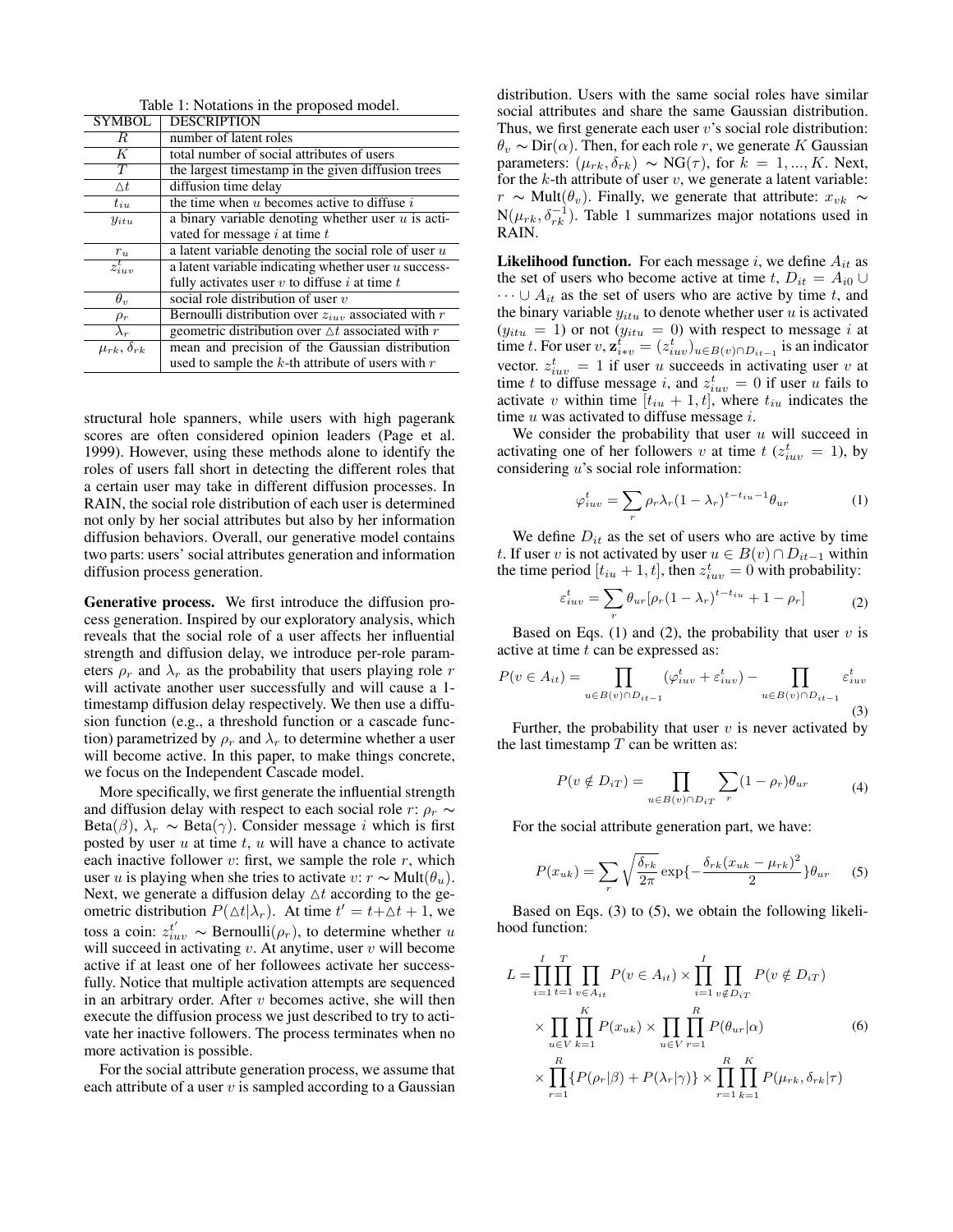#### Model learning

We employ Gibbs sampling (Resnik and Hardisty 2010; Yang et al. 2014) to estimate the unknown parameters in the proposed model. Specifically, we begin with the posterior for sampling the latent variable  $r$  for each social attribute of a user u:

$$
P(r_{uk}|\mathbf{r}_{\neg uk}, \mathbf{x}) = \frac{n_{uruk}^{-uk} + \alpha}{\sum_{r} (n_{ur}^{-uk} + \alpha)} \frac{\Gamma(\tau_2 + \frac{n_{r_{uk}k}}{2})}{\Gamma(\tau_2 + \frac{n_{ruk}^{-uk}}{2})}
$$
  
 
$$
\times \frac{\sqrt{(\tau_1 + n_{r_{uk}}^{-uk})} \eta(n_{r_{uk}k}^{-uk}, \bar{x}_{r_{uk}k}^{-uk}, s_{ruk}^{-uk})}{\sqrt{(\tau_1 + n_{r_{uk}k})} \eta(n_{r_{uk}k}, \bar{x}_{r_{uk}k}, s_{r_{uk}})}
$$
(7)

where the counter  $n_{ur}$  (resp.  $n_{rk}$ ) denotes the number of times  $r$  being sampled with (resp. the  $k$ -th social attribute of) user  $u$ ;  $\bar{x}_{rk}$  and  $s_{rk}$  are respectively the mean and variance of the  $k$ -th social attribute associated with role  $r$ ; The superscript  $\neg uk$  on the counters indicates exclusion of the current observation (resp. the k-th structural attribute of user  $u$ ) from the counts. One challenge in Eq. (7) is the calculation of Gamma functions, which we approximated in this work using Stirling's formula (Abramowitz and Stegun 1970). The function  $\eta(\cdot)$  is used to simplify the presentation of Eq. (7) and is defined as:

$$
\eta(\cdot) = [\tau_3 + \frac{1}{2}(n_{r_{uk}k}s_{r_{uk}k} + \frac{\tau_1 n_{r_{uk}k}(\bar{x}_{r_{uk}k} - \tau_0)^2}{\tau_1 + n_{r_{uk}k}})]^{(\tau_2 + \frac{n_{r_{uk}k}}{2})}
$$
(8)

In Eqs. (7) and (8),  $\tau$  is the parameter of normal-gamma prior. Similarly, we evaluate the posterior for sampling the latent variables  $(t, r, z)$  for each diffusion process:

$$
P(r_{iuv}, \Delta t_{iuv}, z_{iuv} | \mathbf{r}_{\neg iuv}, \Delta \mathbf{t}_{\neg iuv}, \mathbf{r}_{\neg iuv}, \mathbf{y})
$$
\n
$$
= \frac{n_{ur_{iuv}}^{-iuv} + \alpha}{\sum_{r} (n_{ur}^{-iuv} + \alpha)} \times \frac{n_{z_{iuv}r_{iuv}}^{-iuv} + \beta_1^{z_{iuv}} \beta_0^{1-z_{iuv}}}{n_{1ru}^{-iuv} + \beta_1 + n_{0ru}^{-iuv} + \beta_0}
$$
\n
$$
\times \frac{(n_{ruv}^{-iuv} + \gamma_1) \prod_{t=0}^{\Delta t-2} (s_{riuv}^{-iuv} - n_{riuv}^{-iuv} + \gamma_0 + t)}{\prod_{t=0}^{\Delta t-1} (\gamma_1 + s_{iuv}^{-iuv} + \gamma_0 + t)} \times \Phi
$$
\n(9)

where  $n_r$  (resp.  $n_{zr}$ ) denotes the number of times r sampled (resp. with z);  $s_r$  denotes the sum of  $\Delta t$  that has been sampled with r. We use  $\Phi$  to indicate  $\frac{P(\mathbf{y}|\mathbf{z},\Delta \mathbf{t})}{P(\mathbf{y}-iuv|\mathbf{z}-iuv,\Delta \mathbf{t}-iuv)}$ for brevity. Intuitively,  $\Phi$  is used to handle contradictions arise during the sampling process. Please refer to more details about  $\Phi$  and other implementation notes here<sup>1</sup>.

We now estimate model parameters by the sampling results. The updating rules for  $\theta$ ,  $\lambda$ , and  $\rho$  can be deduced as:

$$
\theta_{ur} = P(\tilde{r} = r | \mathbf{r}, \Delta \mathbf{t}, \mathbf{z}, \mathbf{y}) = \frac{n_{ur} + \alpha}{\sum_{r} (n_{ur} + \alpha)}
$$
  
\n
$$
\lambda_r = P(\Delta \tilde{t} = 1 | \tilde{r} = r, \mathbf{r}, \Delta \mathbf{t}, \mathbf{z}, \mathbf{y}) = \frac{n_r + \gamma_1}{\gamma_1 + s_r + \gamma_0}
$$
 (10)  
\n
$$
\rho_r = P(\tilde{z} = 1 | \tilde{r} = r, \mathbf{r}, \Delta \mathbf{t}, \mathbf{z}, \mathbf{y}) = \frac{n_{(z=1)r} + \beta_1}{n_{1r} + \beta_1 + n_{0r} + \beta_0}
$$

where  $\tilde{r}$ ,  $\Delta \tilde{t}$  and  $\tilde{z}$  respectively represent a new observation of r,  $\Delta t$  and z. Note that the updating rules of both  $\mu_{rk}$  and  $\delta_{rk}$  involve an integration that is intractable. Hence, we approximate  $\mu_{rk}$  and  $\delta_{rk}$  as  $E(\mu_{rk})$  and  $E(\delta_{rk})$  respectively according to (Bernardo and Smith 2009):

$$
\mu_{rk} \approx E(\mu_{rk}) = \frac{\tau_0 \tau_1 + n_{rk} \bar{x}_{rk}}{\tau_1 + n_{rk}},
$$
\n
$$
\delta_{rk} \approx E(\delta_{rk}) = \frac{2\tau_2 + n_{rk}}{2\tau_3 + n_{rk}s_{rk} + \frac{\tau_1 n_{rk} (\bar{x}_{rk} - \tau_0)^2}{\tau_1 + n_{rk}}}
$$
\n(11)

# Experimental Results

All data and codes used here are publicly available<sup>1</sup>.

# Experimental Setup

Data set. We conduct experiments on real data from Tencent Weibo<sup>2</sup>, a popular Twitter-like microblogging service in China. The complete data set contains the directed following networks and tweets (posting logs) of over 200 million users. If there exists a following link from a user  $v$  to another user  $u$ , we say that  $v$  is a follower of  $u$ , and that  $u$  is a followee of  $v$ . Similar to Twitter, there are two types of posts in Tencent Weibo, namely original posts (tweets) and reposts (or retweets). The reposting log of an original post essentially represents an information diffusion process. We extracted the complete following relationships between users and all posting logs of November 1st, 2011 as the training set, and those of November 2nd, 2011 as the test set to evaluate the proposed model. In total, we have 184,491 users, and 4,588,559 original posts. We removed from both the training and test sets original posts that were reposted by fewer than 5 users, and use the remaining 242,831 original posts for experiments.

We further categorize posts in our data set based on their topics, as existing work has discovered that information diffusion behavior of users is dependent on the topic of the information (Yang and Leskovec 2010). Specifically, we first use LDA (Blei, Ng, and Jordan 2003) to extract latent topics from all the posts in our data set, and assign each post to the topic to which it is most relevant. Due to the space limitation, we only present the results on the 4 most popular topics: campus, horoscope, movie, and history.

Tasks. We evaluate the proposed model, RAIN, based on the following two tasks. (1) At the micro-level, how accurate is RAIN in predicting whether a user will repost a given message? (2) At the macro-level, how well does RAIN predict the scale and duration of a diffusion process?

#### Micro-Level Evaluation

Evaluation setting. Given an original post (message) on a particular topic, we aim to identify users who will most likely repost this message. Specifically, for each original

<sup>1</sup> http://arnetminer.org/rain/

 ${}^{2}$ http://t.qq.com/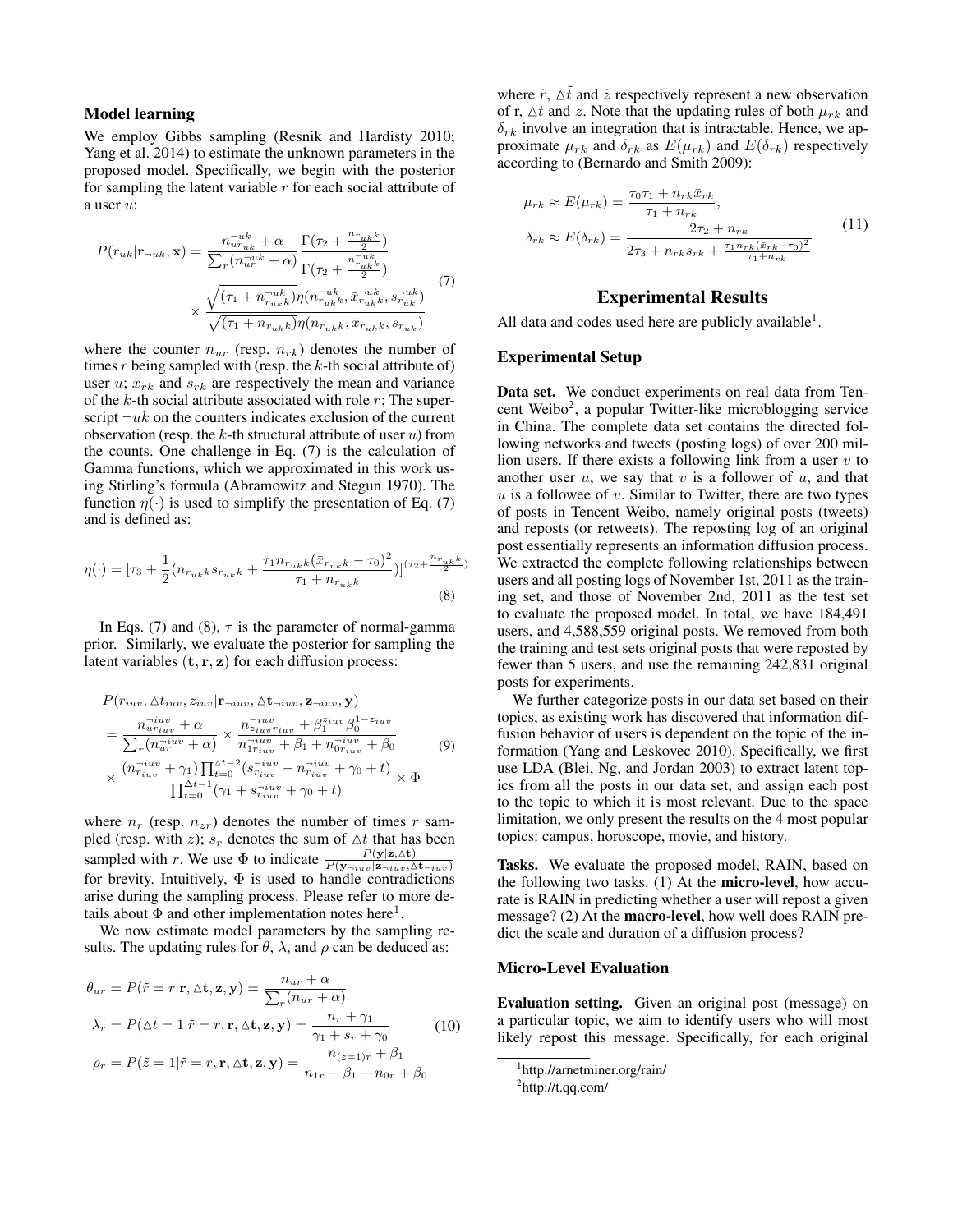| Topic          | Method          | P@10  | P@50  | P@100 | <b>MAP</b> |
|----------------|-----------------|-------|-------|-------|------------|
| Campus         | Count           | 0.028 | 0.010 | 0.006 | 0.068      |
|                | <b>SVM</b>      | 0.098 | 0.045 | 0.032 | 0.127      |
|                | <b>IC</b> Model | 0.231 | 0.142 | 0.102 | 0.259      |
|                | <b>RAIN</b>     | 0.228 | 0.145 | 0.106 | 0.263      |
| Horoscope      | Count           | 0.019 | 0.010 | 0.006 | 0.005      |
|                | <b>SVM</b>      | 0.124 | 0.162 | 0.088 | 0.263      |
|                | <b>IC</b> Model | 0.149 | 0.111 | 0.098 | 0.125      |
|                | <b>RAIN</b>     | 0.171 | 0.121 | 0.102 | 0.130      |
| Movie          | Count           | 0.015 | 0.007 | 0.004 | 0.009      |
|                | <b>SVM</b>      | 0.094 | 0.111 | 0.060 | 0.199      |
|                | <b>IC</b> Model | 0.227 | 0.147 | 0.147 | 0.236      |
|                | <b>RAIN</b>     | 0.229 | 0.173 | 0.144 | 0.238      |
| <b>History</b> | Count           | 0.191 | 0.056 | 0.033 | 0.096      |
|                | <b>SVM</b>      | 0.154 | 0.051 | 0.030 | 0.221      |
|                | IC Model        | 0.206 | 0.134 | 0.135 | 0.230      |
|                | RAIN            | 0.225 | 0.171 | 0.134 | 0.262      |

Table 2: Performance of repost prediction on several topics.

post in the test set, we rank all users according to their probability of reposting the given message as predicted by RAIN and several baseline methods (described below). Note that on average, each original message in our data set was only reposted by 0.008% of users. We consider the following baselines in our experiments:

**Count.** Given an original post  $i$ , this method ranks users, in descending order, by the number of followees who have reposted i. This method assumes that a user's reposting decision only depends on her followees' decisions.

**SVM.** This method predicts whether user  $v$  will repost message *i* based on three features: the number of  $v$ 's followers who have reposted  $i$ , the number of  $v$ 's followees who have reposted  $i$ , and the number of times  $v$  reposted a message posted by the author of  $i$  before. Similar features have been utilized in (Zhang et al. 2013). This method then trains a Ranking SVM (Joachims 2002; 2006) to predict  $v$ 's probability of reposting i. For Ranking SVM, we use TreeRankSVM (Airola, Pahikkala, and Salakoski 2011) to handle our large-scale data.

IC Model. This method employs the traditional Independent Cascade (IC) model (Goldenberg, Libai, and Muller 2001; Kempe, Kleinberg, and Tardos 2003). We estimate the parameters of the IC model from the training set by the learning algorithm proposed in (Kimura et al. 2011).

RAIN. This is the proposed social role-aware diffusion model. For each message  $i$ , both this method and IC model use simulation to estimate the probability of a user being activated and rank all users by that. We empirically set the model parameters as:  $R = 10$ ,  $\alpha = 0.1$ ,  $\beta = (1, 1)$ , and  $\gamma = (1,1).$ 

Performance comparison. Table 2 shows the performance of RAIN and baselines in the micro-level prediction task. Overall, all models perform unsatisfactorily, which is not surprising due to the small percentage of positive instances in the data set (around 0.008%). RAIN outperforms base-



Figure 3: Social role analysis.

lines by 32.6% in terms of MAP (mean average precision on all instances). Due to the lack of supervised information, Count performs worst on all topics. SVM generates mixed performance. It performs well on "local" topics (e.g., "horoscope", as people tend to be interested in posts about their own constellations), but falls short on more "global" topics (e.g., "movie"). This can be explained by the fact that SVM optimizes the reposting probability of each user independently by considering only her local diffusion features, while neglecting the overall mechanism behind the whole diffusion process. For IC, its performance is hindered by the over-fitting problem resulting from its large number of unknown parameters to learn. RAIN addresses such a problem by allowing users with the same social role to share the same diffusion patterns, thus greatly reduces the number of model parameters.

Social role analysis. We further study how social roles influence the diffusion process of messages with different topics. To conduct this experiment, we first analyze the estimated Gaussian parameters of the RAIN, which summarize the structural properties of users taking a certain role, to uncover the meaning of the latent roles learned by RAIN. For instance, a latent role with high PageRank score is considered to be representing the opinion leader role. Next, we group users into opinion leaders, structural hole spanners, and ordinary users. Finally, we use RAIN to perform pergroup predictions and analyze the results. We present four more topics in this experiment: society, health, political, and travel. As Figure 3 shows, RAIN can better predict the diffusion behavior of opinion leaders and structural hole spanners, as ordinary users tend to behave more randomly. Furthermore, opinion leaders can be better predicted on more regional and specialized topics (e.g., "campus", "society" and "political"), while structural hole spanners can be better predicted on more general topics, which tend to propagate from one community to another more easily (e.g., "movie", "history", and "travel").

# Macro-Level Evaluation

Evaluation setting. At the macro-level, we use the fitted model to predict the *scale* and *duration* of a diffusion pro-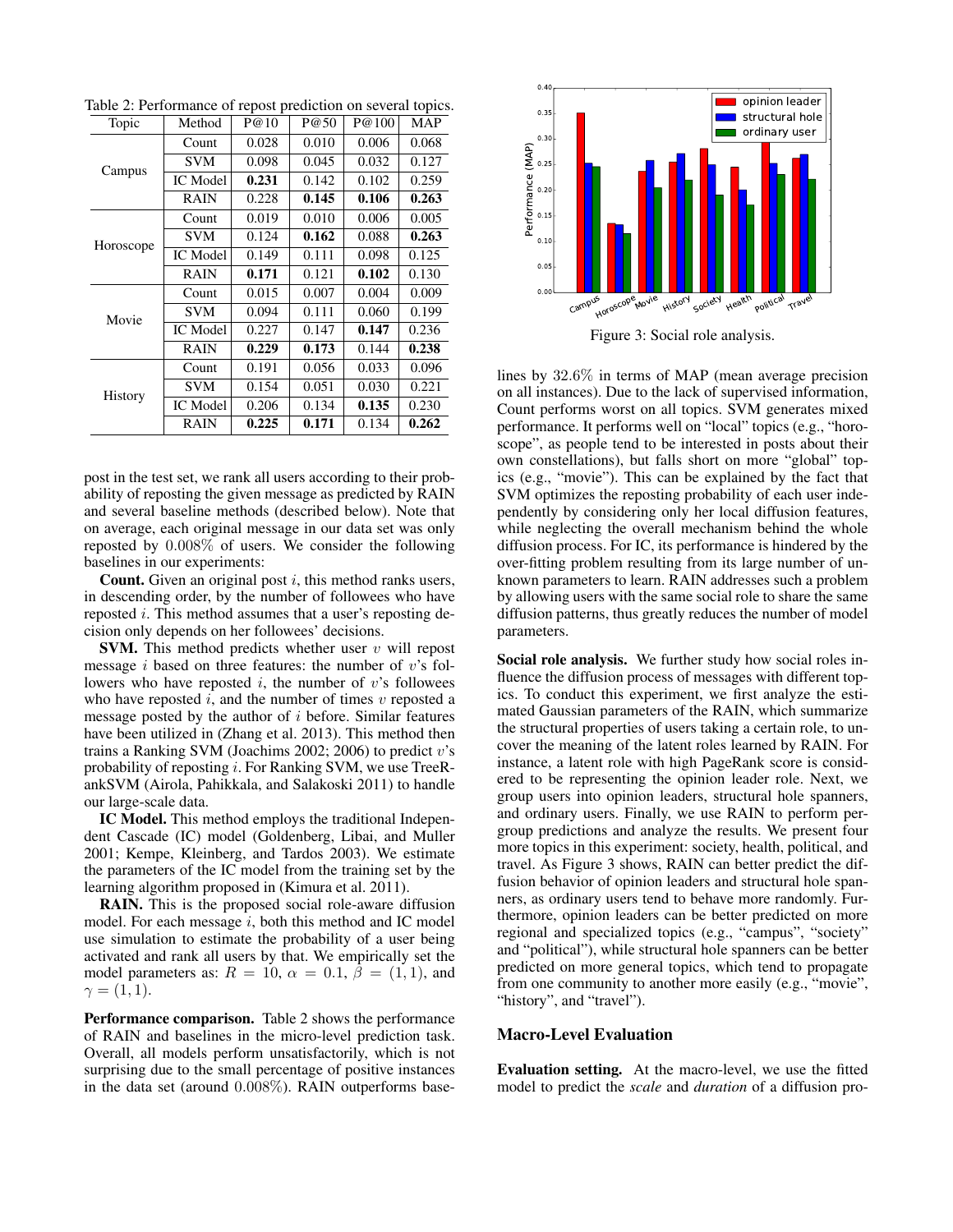

Figure 4: Diffusion scale distributions of the different topics in the test set.



Figure 5: Diffusion duration distributions of the different topics in the test set.

cess. Specifically, we first trace the diffusion process of each topic by selecting all original posts relevant to that topic. Then, we evaluate how accurate RAIN can predict for each topic its diffusion scale, defined as the number of reposts of the original posts under that topic, and the diffusion duration, defined as the last reposting time of these posts. We use the IC model as the baseline for comparison.

Scale and duration prediction. Figs. 4(a)-(d) show the diffusion scale prediction results for the 8 different topics. The x-axis in each sub-figure denotes the number of reposts, and the y-axis denotes the proportion of original posts with a particular number of reposts. Overall, RAIN performs better, while the baseline method tends to overestimate diffusion scale. Figs.  $5(a)-(d)$  show the diffusion duration prediction results of the two models. The x-axis in each sub-figure denotes the time interval between the posting time of an original post and the latest repost time of it, while the y-axis shows the proportion of the original posts with a particular diffusion duration.

# Related Work

Recent years have seen extensive modeling efforts on the information diffusion (Lerman and Ghosh 2010; Gomez Rodriguez, Leskovec, and Krause 2010; Leskovec et al. 2007; Sadikov et al. 2011), with the two types of fundamental models being Linear Threshold (LT) models (Granovetter 1978) and Independent Cascade (IC) models (Goldenberg, Libai, and Muller 2001). Both types of models assume that the tendency of an inactive user to become active increases monotonically with the number of her active neighbors. However, according to the experiments conducted in this paper, we show that the probability of a user become active is not a simple monotonic function of the number of her active

neighbors, but is relevant to the social roles of her followees.

Social influence and conformity is another related topic. Barbieri et al. (2013) studied social influence from a topic modeling perspective. Myers et al. (2012) considered external influence in information diffusion. In their model, information can be diffused to a node through links in the given network or through influence of external sources. Tang et al. (2009) studied the problem of learning influence probabilities between users in social networks. Tang et al. (2013) further investigate how conformity influence users' behaviors and Zhang et al. (2014) extended the problem with awareness of social roles. Rodriguez et al. (2013) applied the survival theory to generalize some existing diffusion models into a multiplicative model. In contrast to our work, these studies focus only on the diffusion process without considering how different types of users may influence such process.

#### Conclusion

In this paper, we study a novel problem of social role-aware information diffusion, with an emphasis on understanding the interplay between users' social roles and their influence on information diffusion. We propose a social role-aware information diffusion (RAIN) model, which integrates social role extraction and diffusion modeling into a unified framework. We evaluate the proposed model on a real social media data set at both micro- and macro-levels. Compared with several alternative methods, our model shows better performance.

Acknowledgements. Yang Yang and Jie Tang are supported by National 863 project (No. 2014AA015103), National 973 projects (No. 2014CB340506, No. 2012CB316006, No. 2011CB302302), NSFC (No. 61222212), and a research fund from Huawei Inc. Qiang Yang and Cane Leung have been supported in part by Na